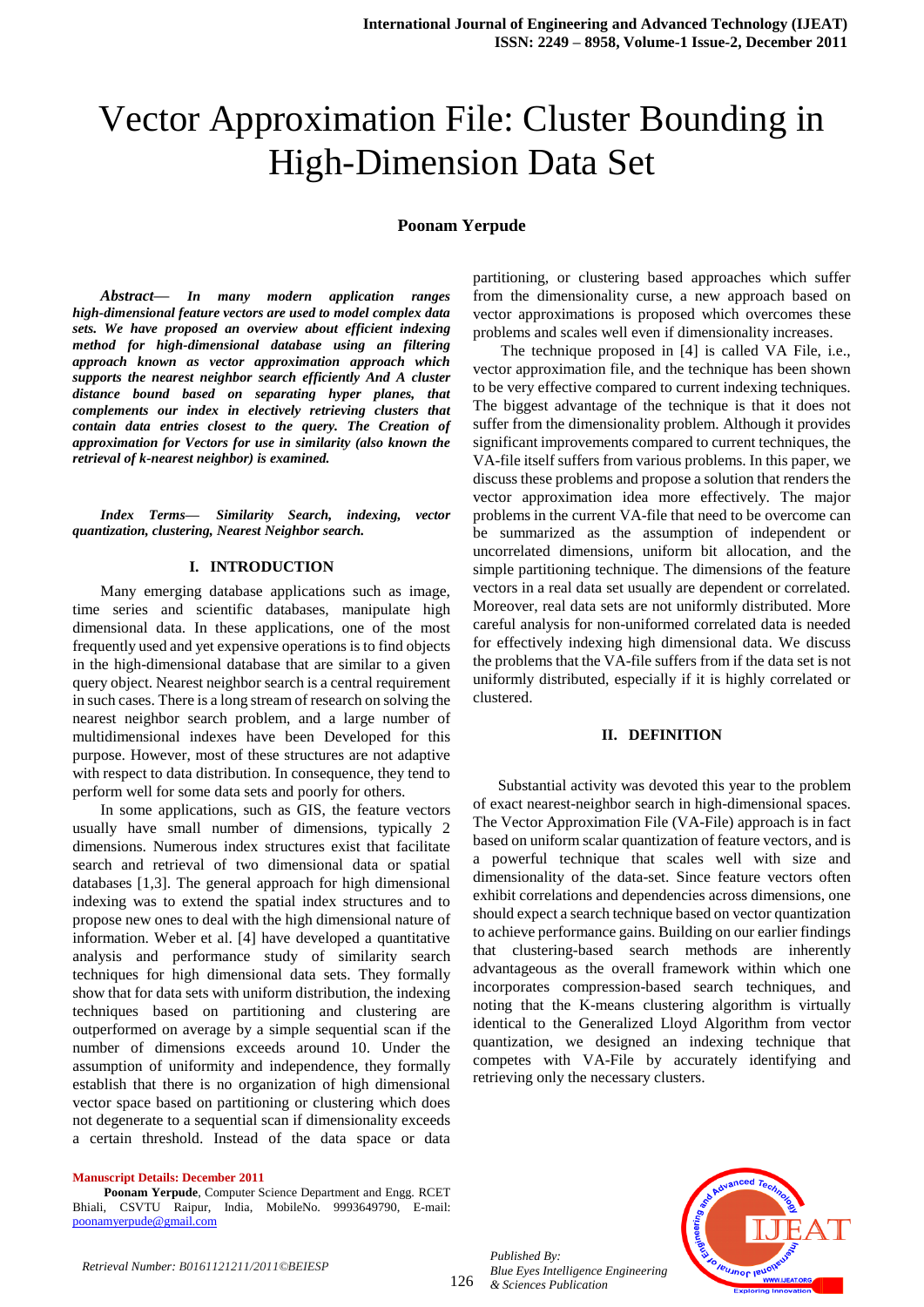

**Fig 1:** *Vector Approximation (VA) –File*

## **III. VECTOR APPROXIMATION FILES**

In high dimensional spaces tree indexing structures become useless because an increasing percentage of the nodes need to be examined anyway. To speed up linear search, a compressed version of the feature vectors stored in RAM is used to prefilled the datasets in a first run. The final candidates are determined in a second stage using the uncompressed data from the disk for distance calculation. A popular and effective technique to overcome the curse of dimensionality is the vector approximation file (VA-File) [8]. VA-File partitions the space into hyper-rectangular cells, to obtained a quantized approximation for the data that reside inside the cells. Non-empty cell locations are encoded into bit strings and stored in a separate *approximation file*, on the hard-disk. During a nearest neighbour search, the vector approximation file is sequentially scanned and upper and lower bounds on the distance from the query vector to each cell are estimated. The bounds are used to prune irrelevant cells. The final set of candidate vectors are then read from the hard disk and the exact nearest neighbours are determined. At this point, we note that the terminology "Vector Approximation" is somewhat confusing, since what is actually being performed is *scalar quantization*, where each component of the feature vector is *separately and uniformly quantized* (in contradistinction with vector quantization in the signal compression literature).

## *3.1 Indexing Based on Vector Approximation*

The VA-file approach divides the data space into 2b rectangular cells where b is the total number of bits specified by the user [4]. Each dimension is allocated a number of bits, which are used to divide it into equal populated cells on that dimension. Each cell has a bit representation of length b which approximates the data points that fall into a cell by the corresponding bit representation of the cell. The VA-file itself is simply an array of these bit vector approximations based on the quantization of the original feature vectors.

## *3.2 Vector quantization*

Vector quantization is a classical [quantization](http://en.wikipedia.org/wiki/Quantization_(signal_processing)) technique from [signal processing](http://en.wikipedia.org/wiki/Signal_processing) which allows the modeling of probability density functions by the distribution of prototype

vectors. It was originally used for [data compression.](http://en.wikipedia.org/wiki/Data_compression) It works by dividing a large set of points [\(vectors\)](http://en.wikipedia.org/wiki/Coordinate_vector) into groups having approximately the same number of points closest to them. Each group is represented by it[s centroid](http://en.wikipedia.org/wiki/Centroid) point, as in [k-means](http://en.wikipedia.org/wiki/K-means) and some other [clustering](http://en.wikipedia.org/wiki/Clustering) algorithms.

The density matching property of vector quantization is powerful, especially for identifying the density of large and high-dimensioned data. Since data points are represented by the index of their closest centroid, commonly occurring data have low error, and rare data high error. This is why VQ is suitable for [lossy data compression.](http://en.wikipedia.org/wiki/Lossy_data_compression) It can also be used for lossy data correction and [density estimation.](http://en.wikipedia.org/wiki/Density_estimation)

*Training*

A simple training algorithm for vector quantization is:

- 1. Pick a sample point at random
- 2. Move the nearest quantization vector centroid towards this sample point, by a small fraction of the distance
- 3. Repeat

A more sophisticated algorithm reduces the bias in the density matching estimation, and ensures that all points are used, by including an extra sensitivity parameter:

- 1. Increase each centroid's sensitivity by a small amount
- 2. Pick a sample point at random
- 3. Find the quantization vector centroid with the smallest <distance-sensitivity>

Move the chosen centroid toward the sample point by a small fraction of the distance

Set the chosen centroid's sensitivity to zero

4. Repeat

The algorithm can be iteratively updated with Complex data, rather than by picking random points from a data set, but this will introduce some bias if the data is temporally correlated over many samples.

## **IV. CLUSTERING**

Clustering high-dimensional data is th[e cluster analysis](http://en.wikipedia.org/wiki/Cluster_analysis) of data with anywhere from a few dozen to many thousands of [dimensions.](http://en.wikipedia.org/wiki/Dimension) Cluster analysis or clustering is the task of assigning a set of objects into groups (called clusters) so that the objects in the same cluster are more similar (in some sense or another) to each other than to those in other clusters.

*Published By: Blue Eyes Intelligence Engineering & Sciences Publication* 

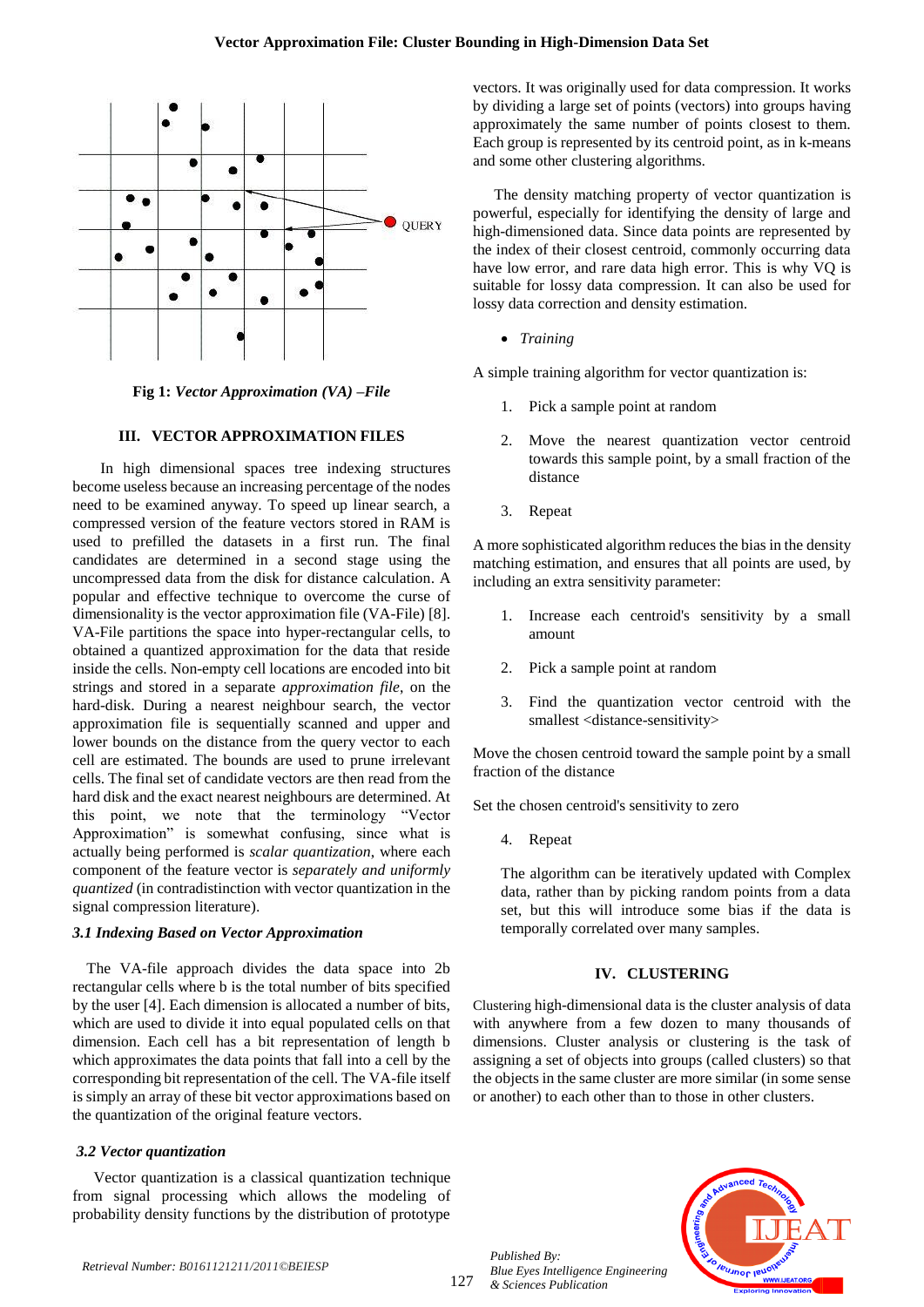Cluster analysis itself is not one specific algorithm, but the general task to be solved. It can be achieved by various algorithms that differ significantly in their notion of what constitutes a cluster and how to efficiently find them. Popular notions of clusters include groups with low distances among the cluster members, dense areas of the data space, intervals or particular statistical distributions. The appropriate clustering algorithm and parameter settings (including values such as the distance function to use, a density threshold or the number of expected clusters) depend on the individual data set and intended use of the results. Cluster analysis as such is not an automatic task, but an iterative process of knowledge discovery that involves try and failure. It will often be necessary to modify pre-processing and parameters until the result achieves the desired properties.



## **Fig.2 The result of a cluster analysis shown as the coloring of the squares into three clusters.**

#### *4.1Correlation clustering*

Correlation clustering also relates to a different task, where [correlations](http://en.wikipedia.org/wiki/Correlation) among attributes of [feature vectors](http://en.wikipedia.org/wiki/Feature_vector) in a [high-dimensional space](http://en.wikipedia.org/wiki/High-dimensional_space) are assumed to exist guiding the [clustering process.](http://en.wikipedia.org/wiki/Cluster_analysis) These correlations may be different in different clusters, thus a global [de correlation](http://en.wikipedia.org/wiki/Decorrelation) cannot reduce this to traditional (uncorrelated) clustering.

Correlations among subsets of attributes result in different spatial shapes of clusters. Hence, the similarity between cluster objects is defined by taking into account the local correlation patterns. With this notion, the term has been introduced in [7] simultaneously with the notion discussed above. Different methods for correlation clustering of this type are discussed in [7]the relationship to different types of clustering is discussed in[6], see also [Clustering](http://en.wikipedia.org/wiki/Clustering_high-dimensional_data)  [high-dimensional data.](http://en.wikipedia.org/wiki/Clustering_high-dimensional_data)

Correlation clustering (according to this definition) can be shown to be closely related to [biclustering.](http://en.wikipedia.org/wiki/Biclustering) As in biclustering, the goal is to identify groups of objects that share a correlation in some of their attributes; where the correlation is usually typical for the individual clusters.

The VA-File approach is a special case of a compression based search, where each feature component is compressed uniformly and independently. The optimal compression technique in multidimensional spaces is Vector Quantization (VQ), implemented through clustering. The database is clustered and the most "promising" clusters are retrieved. Huge-gains over VA-File, tree-based indexes and sequential scan have been observed [5,6].

#### *The Hyper plane Bound*

Central to this index is adaptive bounding of the query-cluster distances. We investigated the effectiveness of known distance bounding methods namely those based on bounding hyper-rectangles, rotated bounding hyper-rectangles and bounding hyper spheres. This led to and motivated our development of a new and superior bounding technique that is based on distance projections onto separating hyper planes between clusters.

#### *Centroid-based clustering*

In centroid-based clustering, clusters are represented by a central vector, which may not necessarily be a member of the data set. When the number of clusters is fixed to k, *k*[-means](http://en.wikipedia.org/wiki/K-means_clustering)  [clustering](http://en.wikipedia.org/wiki/K-means_clustering) gives a formal definition as an optimization problem: find the *k* cluster centres and assign the objects to the nearest cluster centre, such that the squared distances from the cluster are minimized.

## **V. K-NEAREST NEIGHBOURS**

The *k*-nearest-neighbour method was first described in the early 1950s. The method is labour intensive when given large training sets, and did not gain popularity until the 1960s when increased computing power became available. It has since been widely used in the area of pattern recognition. A k-nearest neighbor (KNN) query finds the nearest k objects to a query points identifies the top *k* nearest neighbors' to the query. This technique is commonly used in predictive analytics to estimate or classify a point based on the consensus of its neighbors. *K-nearest* neighbor graphs are graphs in which every point is connected to its *k* nearest neighbors.

#### *5.1 Approximate nearest neighbour*

In some applications it may be acceptable to retrieve a "good guess" of the nearest neighbour. In those cases, we can use an algorithm which doesn't guarantee to return the actual nearest neighbour in every case, in return for improved speed or memory savings. Often such an algorithm will find the nearest neighbour in a majority of cases, but this depends strongly on the dataset being queried. Algorithms that support the approximate nearest neighbour search include locality-sensitive hashing, best bin first and balanced box-decomposition tree based search[7].



*Published By: Blue Eyes Intelligence Engineering & Sciences Publication*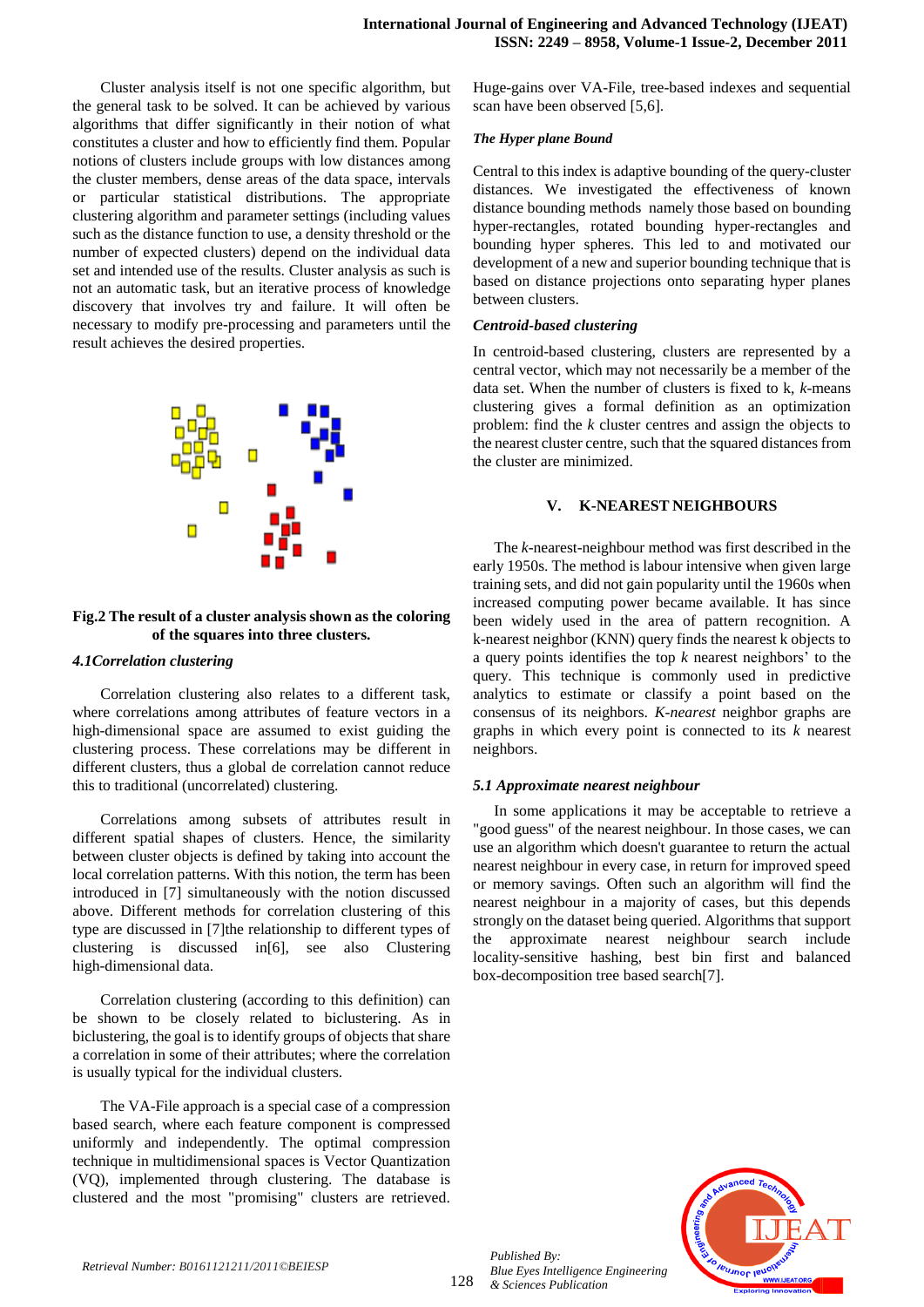## *5.2 Nearest neighbour distance ratio*

[Nearest neighbour distance ratio](http://en.wikipedia.org/w/index.php?title=Nearest_neighbor_distance_ratio&action=edit&redlink=1) do not apply the threshold on the direct distance from the original point to the challenger neighbour but on a ratio of it depending on the distance to the previous neighbour. It is used i[n CBIR](http://en.wikipedia.org/wiki/Content-based_image_retrieval) to retrieve pictures through a "query by example" using the similarity between local features. More generally it is involved in several [matching](http://en.wikipedia.org/wiki/Matching) problems.

## *All nearest neighbors*

For some applications (e.g. [entropy estimation\)](http://en.wikipedia.org/wiki/Entropy_estimation), we may have *N* data-points and wish to know which is the nearest neighbour *for every one of those N points*. This could of course be achieved by running a nearest-neighbour search once for every point, but an improved strategy would be an algorithm that exploits the information redundancy between these *N* queries to produce a more efficient search. As a simple example: when we find the distance from point *X* to point *Y*, that also tells us the distance from point *Y* to point *X*, so the same calculation can be reused in two different queries.

## *5.3 K-nearest-neighbour (kNN)*

Classification is one of the most fundamental and simple classification methods and should be one of the first choices for a classification study when there is little or no prior knowledge about the distribution of the data. K-nearest-neighbour classification was developed from the need to perform discriminate analysis when reliable parametric estimates of probability densities are unknown or difficult to determine.

## *1) Between-sample geometric distance*



**Figure 3: Voronoi tessellation showing Voronoi cells of 19 samples marked with a "+". The Voronoi tessellation reflects two characteristics of the example 2-dimensional coordinate system: i) all possible points within a sample's Voronoi cell are the nearest neighbouring points for that sample, and ii) for any sample, the nearest sample is determined by the closest Voronoi cell edge.**

## **VI. CONCLUSION**

In High dimensional data-sets exhibit significant correlations and non-uniform distributions. Hence, indexing with the VA-File, by performing uniform, scalar quantization, is suboptimal. We proposed an indexing method, based upon principles of vector quantization instead, where the data set is partitioned into Voronoi clusters and clusters are accessed in order of the query-cluster distances. Conceivably, the cluster-distance bounds can be further tightened, possibly by optimizing the clustering algorithm so as to optimize the cluster distance bounds. The current VA-file approach assumes independent or uncorrelated dimensions, applies uniform bit allocation, and is based on a simple partitioning technique. More careful analysis for non-uniform or correlated data is needed for effectively indexing real data sets. Real data sets are not uniformly distributed are often clustered, and the dimensions of the feature vectors in real data sets are usually correlated.

## **REFRENCES**

- 1. Kriegel H.-P. Berchtold S. S3: Similarity search in cad database systems. In Proc. ACM SIGMOD Int. Conf. on Management of Data, pages 564{567, Tuscon, Arizona, 1997.
- 2. P. Bernstein, M. Brodie, S. Ceri, D. DeWitt,M. Franklin, H. Garcia-Molina, J. Gray, J. Held,J. Hellerstein, H. Jagadish, M. Lesk, D. Maier,J. Naughton, H. Pirahesh, M. Stonebraker, and J. Ull-man. The Asilomar report on database research. ACM Sigmod Record, 27(4), December 1998.
- 3. S. Berchtold, D. A. Keim, and H. P. Kreigel. The X-tree: An index structure for high-dimensional data. In 22nd. Conference on Very Large Databases, pages 28{39, Bombay, India, 1996.
- 4. R. Weber, H.-J. Schek, and S. Blott. A quantitative analysis and performance study for [4]similarity-search methods in high-dimensional spaces. In Proceedings of the Int. Conf. on Very Large Data Bases, pages 194{205,New York City, New York, August 1998.
- 5. H. Samet. The Design and Analysis of Spatial Structures. Addison Wesley Publishing Company, Inc., Massachusetts, 1989.
- 6. S. Berchtold, C. Bohm, D. Keim, and H. Kriegel. A cost model for nearest neighbor search in high-dimensional data space. In Proc. ACM Symp. on Principles of Database Systems, pages 78{86, Tuscon, Arizona, June 1997.
- 7. V. Gaede and O. Gunther. multidimensional access methods. ACM Computing Surveys, 30:170{231, 1998.
- 8. R. Weber, H.-J. Schek, and S. Blott. A quantitative analysis and performance study for similarity-search methods in high-dimensional spaces. In Proceedings of the Int. Conf. on Very Large Data Bases, pages 194{205,New York City, New York, August 1998.
- 9. Zimek, A. (2008). *[Correlation Clustering](file:///C:/Downloads/Correlation%20Clustering)*. [http://edoc.ub.uni-muenchen.de/8736/.](http://edoc.ub.uni-muenchen.de/8736/)
- 10. Kriegel, H.-P.; Kröger, P., Zimek, A. (March 2009). ["Clustering High](http://doi.acm.org/10.1145/1497577.1497578)  [Dimensional Data: A survey on Subspace Clustering, Pattern-based](http://doi.acm.org/10.1145/1497577.1497578)  [Clustering, and Correlation Clustering".](http://doi.acm.org/10.1145/1497577.1497578) *ACM Transactions on Knowledge Discovery from Data (TKDD)* **3** (1): 1–58[.:10.1145/1497577.1497578.](http://dx.doi.org/10.1145%2F1497577.1497578)  <http://doi.acm.org/10.1145/1497577.1497578>
- 11. Böhm, C., Kailing, K., Kröger, P., Zimek, A. (2004). "Computing [Clusters of Correlation Connected Objects".](http://doi.acm.org/10.1145/1007568.1007620) *Proc. ACM SIGMOD International Conference on Management of Data (SIGMOD'04),*  Paris, France. pp. 455-467.:10.1145/1007568.1007620. [http://doi.acm.org/10.1145/1007568.1007620.](http://doi.acm.org/10.1145/1007568.1007620)
- 12. R. Weber, H. Schek, and S. Blott, "A quantitative analysis and performance study for similarity-search methods in high-dimensional spaces."in



*Published By:*

*& Sciences Publication* 

*Blue Eyes Intelligence Engineering*